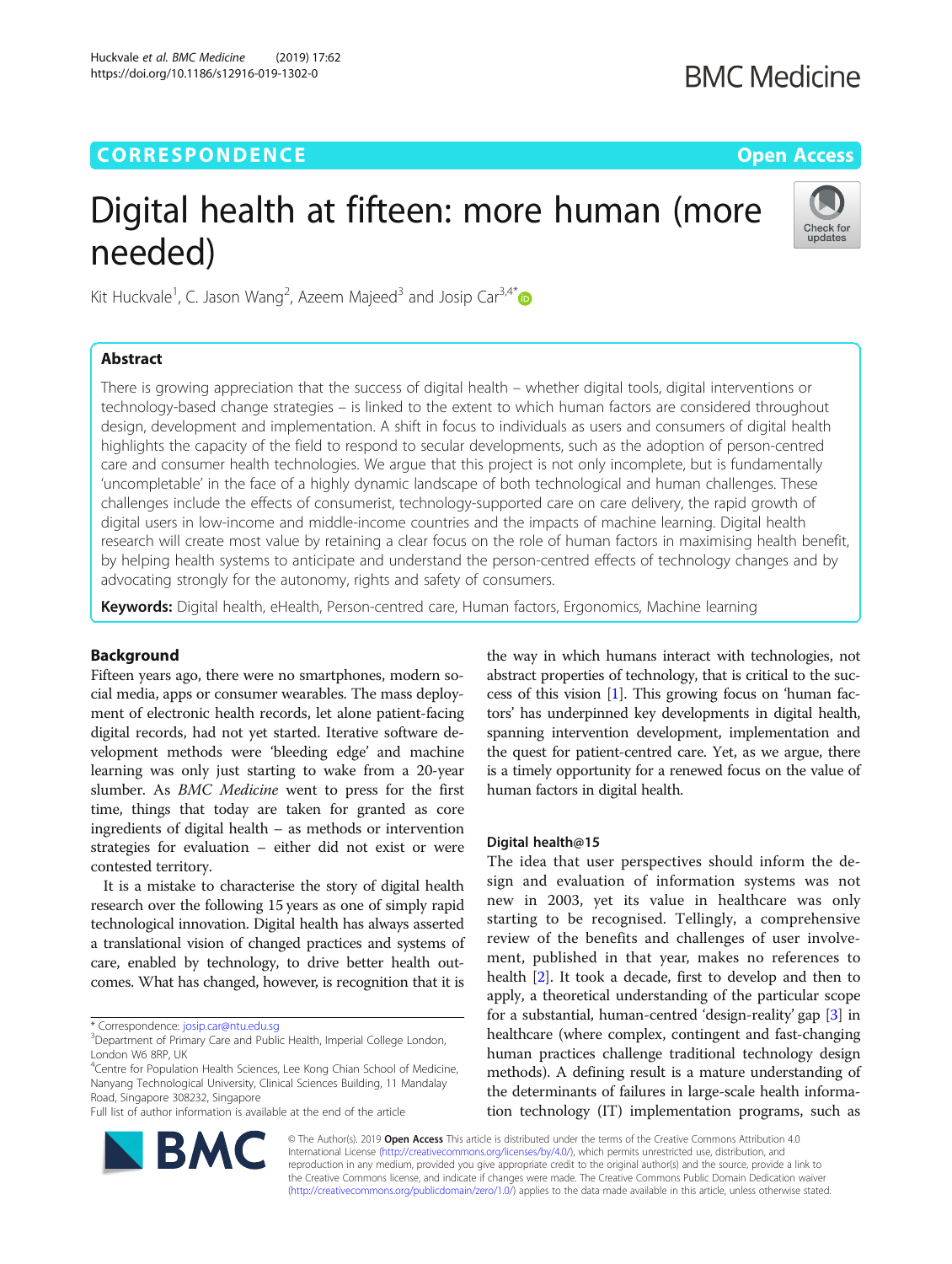the UK's National Programme for IT, and the development of strategies intended to avoid future failures [\[4\]](#page-3-0).

More recently, the focus on 'information systems within organisations' that motivated this earlier work has yielded interest in the roles and contributions of individuals, whether professionals, patients or consumers [\[1](#page-3-0)]. This shift can be understood partly in terms of technology developments, such as the development of smartphones and consumer health apps, which place patients and consumers as principal users. Mass adoption and a usage culture of 'always carried, always on', creates compelling opportunities for intervention, support and monitoring. However, the development of person-centred care, which seeks to respect the preferences, values and autonomy of individuals, has been equally important as both a guiding philosophy and hallmark of quality in health systems [[5\]](#page-3-0).

In some areas, strategic expectations [[6\]](#page-3-0) have been realised that digital health acts as enabler of personcentred priorities, such as improved access to care and better-tailored treatment. For example, in mental health, internet-based cognitive behavioural therapy (iCBT) has progressed from proof-of-concept [[7](#page-3-0)] to a well-validated and effective therapy for depression [\[8](#page-3-0)], with self-directed approaches offering enhanced convenience and a realistic alternative to pharmacotherapy for mild disease. Notably, the development of iCBT was motivated by human factors-based insights into barriers to traditional face-to-face services, which included stigma and a desire for 'in the moment' support for mental distress. The same factors continue to influence contemporary developments, such as the emergence of machine learning-based chatbots that offer tailored support for mental distress. One such service has accrued over 2 million weekly users, who say that they are motivated to use this service because of its convenience and reduced perceptions of stigma [[9\]](#page-3-0). One potential consequence of these highly scalable services – made topical by contemporary staffing shortages in key groups of health professionals, such as primary care physicians and mental health therapists  $[10]$  $[10]$  – may be to reduce reliance on face-to-face therapy. Any service delivery benefits, however, need to be weighed carefully against prevalent concerns about the privacy and data governance of these services, clinical safety (for example, handling crisis in mental health apps) and evidence for effectiveness [\[11](#page-3-0)]. A 2018 review of reviews of smartphone apps for any health condition identified only 11 'prescribable' products that were backed by randomized controlled trials indicating effectiveness, available to the public and designed for standalone use without clinical intervention [[12\]](#page-3-0).

Although the contribution of digital health towards other person-centred care priorities, such as continuity of care, is perhaps less clear cut, it nevertheless continues to

underline the importance of a focus on human factors. For example, Denmark is a success story in terms of near-universal adoption of electronic health records [[13](#page-3-0)]. Yet, ostensibly simple changes, such as moving from manual to electronic methods of records transmission, have raised concerns of care fragmentation when information has been lost or delayed because human systems have yet to 'catch up'. Examples of delayed cancer diagnosis underline the scope for serious effects on health outcomes [[13](#page-3-0)] of these human factors-based failures.

# A person-centred, human factors-based future requires sustained effort

If having a person-centred perspective helps to illuminate the value created by digital health over the past 15 years (as well as highlighting where principal challenges remain), the interface between humans and technology is also key – in our view – to understanding where focus should be directed over the next 15 years.

Firstly, although what unites these examples is evidence for the value of a human factors-based focus (to both shape the success of digital health and, relatedly, probe its failures), this project is substantially incomplete. For digital intervention development, user-focused techniques, such as person-centred design, usability testing and ethnography, are still used infrequently – if at all. Yet this focus is urgently needed to tackle pressing challenges that act as barriers to improved health outcomes, such as poor user engagement with mobile health interventions [[14](#page-3-0)], the capacity of healthcare workforces to take on new digital practices (even if they might alleviate workload in the long-term) when staff burnout is increasing [[15\]](#page-3-0), or the continuing tendency to focus on digital health technologies in terms of 'the product' rather than its 'performance' within care systems [[16](#page-3-0)]. Because the consideration of human factors is an established discipline [\[17\]](#page-3-0), the opportunity is not around new methods of development per se, but rather around how to effectively draw in and value this expertise as a routine part of digital health development and implementation.

Second is anticipating the effects of a shift in decisionmaking power towards consumers [[5\]](#page-3-0). From a human factors-based perspective, this is interesting not only because these changes raise questions of access, equity, health literacy and privacy, but because consumerist care that involves greater number of loosely coupled blocks may paradoxically create new challenges for person-centred care not faced by monolithic systems, such as care continuity. Technology-enabled consumer healthcare barely existed even 10 years ago, yet today consumers are increasingly able to select services that operate outside of traditional healthcare structures, work across international borders and even span remote consultation, second opinion, self-management, peer support and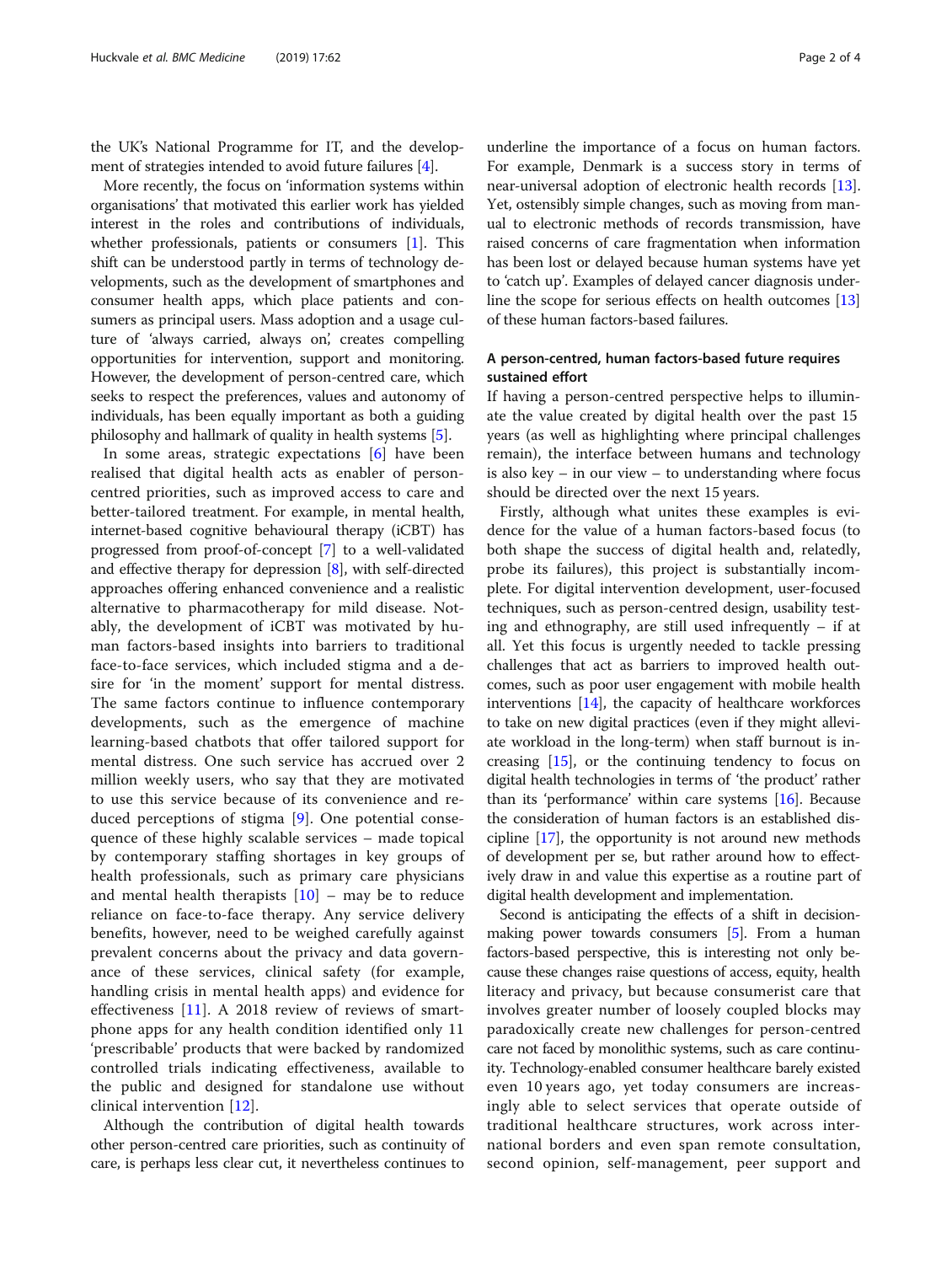healthcare administration. In the USA, where 78% of adults own an app-capable smartphone, by 2015 almost three-fifths had downloaded at least one health app  $[18]$  $[18]$  $[18]$ . Today, the market may be dominated by wellness applications. However, positive evaluations of self-management tools and automated diagnostics (as well as rapid developments in the commercial sector) suggest that the future of digital health will lead to the transformation of healthcare structures. A current focus on enabling technical aspects of service integration, such as data standards and interoperability, is necessary and timely, but should not distract from the need to address user factors.

Third is the imminent potential for healthcare delivery in low-income and middle-income countries because over 1 billion people will gain access to smartphones within the next decade. Limited per capita spending on health services means that many will continue to have little or no access to traditional healthcare. Providing health advice via smartphone apps, for example, has the potential to enable access and improve health outcomes in populations on whom the burden of global disease falls disproportionately. Questions of fit with users' – and providers' – needs and expectations are as relevant for the success of digital health in these settings as any other [[19](#page-3-0)].

The final development that warrants a continued, strong focus on human factors is the impact of artificial intelligence on systems of care, autonomy and safety. A salient example is the development of interactive 'bots' that use machine learning to drive natural language computer interfaces. As these bots become more advanced, there will be new opportunities for interactions between patients and professionals. It is not hard to imagine future three-way scenarios involving patients, professionals and bots. A software bot might, for example, supply empirical insights into long-term condition status and changes based on data collected outside the clinical setting using a patient's own device. Alternatively, it might provide a safety net for a clinician interpreting imaging or test results. These developments raise important questions concerning the autonomy of patients and medical professionals, as well as impacts on workflows and service utilisation [\[20\]](#page-3-0). To meaningfully explore these issues, however, the field must tackle head-on a tendency for computer science-led collaborations that focus only on proof-of-concept scenarios. For publicly funded research that claims a pragmatic focus, there is little utility in developing approaches that may display excellent technical properties, but which are unlikely to be implemented because they do not address fundamental questions of compatibility with working practices, clinical norms or user acceptability.

Machine learning also brings new safety, equity and privacy concerns. The emergence of novel safety risks at

the interface between humans and increasingly sophisticated automation in the commercial aviation industry [[21\]](#page-3-0) (long held as a model for safety in healthcare) should be a wake-up call as algorithms start to be woven into everything, including discharge planning, enhanced surgical vision and machine learning-based decision support (ML-DSS). New procedural and technical strategies will be needed to detect and address previously unanticipated equity issues, such as poor performance by biased algorithms that learn using data only from specific groups [[22](#page-3-0)]. Changing public attitudes around data governance, spurred on by topical failures in the commercial sector, may directly affect the viability of data-hungry applications, such as digital phenotyping efforts that seek to build new risk-prediction models using behavioural insights gathered automatically from smartphones and wearables [\[23\]](#page-3-0). These applications have genuine potential to improve patient-centred health outcomes and experience, for example, by allowing individuals at risk of relapse in mental health to detect early signs without the burden of manual self-monitoring, but only if they are acceptable to users.

# Conclusions

The injunction that 'health IT should not be viewed as an end in itself' [[6\]](#page-3-0) has never been more appropriate. The potential for a rich understanding of the interactions between technology and its users to help identify and address barriers to desired health outcomes offers a clear agenda for digital health research. It also provides a warrant for the value of this research domain at a time when the ubiquity of information technology might otherwise make digital technologies 'just another' delivery mechanism for intervention or systems change. What should happen when 'partnership models' of decision-making that combine professionals, consumers and software agents are shown to drive superior outcomes and reduced clinical risk? Or when positive experiences with sophisticated software agents in commercial settings lead consumers to expect the same kind of convenience in healthcare?

Digital health research will create most value by retaining a clear focus on the role of human factors in maximising health benefit, by helping health systems to anticipate and understand the person-centred effects of technology changes and by advocating strongly for the autonomy, rights and safety of consumers in a healthcare landscape in which technology will play an ever-greater role.

## Acknowledgements

Not applicable.

Funding Not applicable.

Availability of data and materials Not applicable.